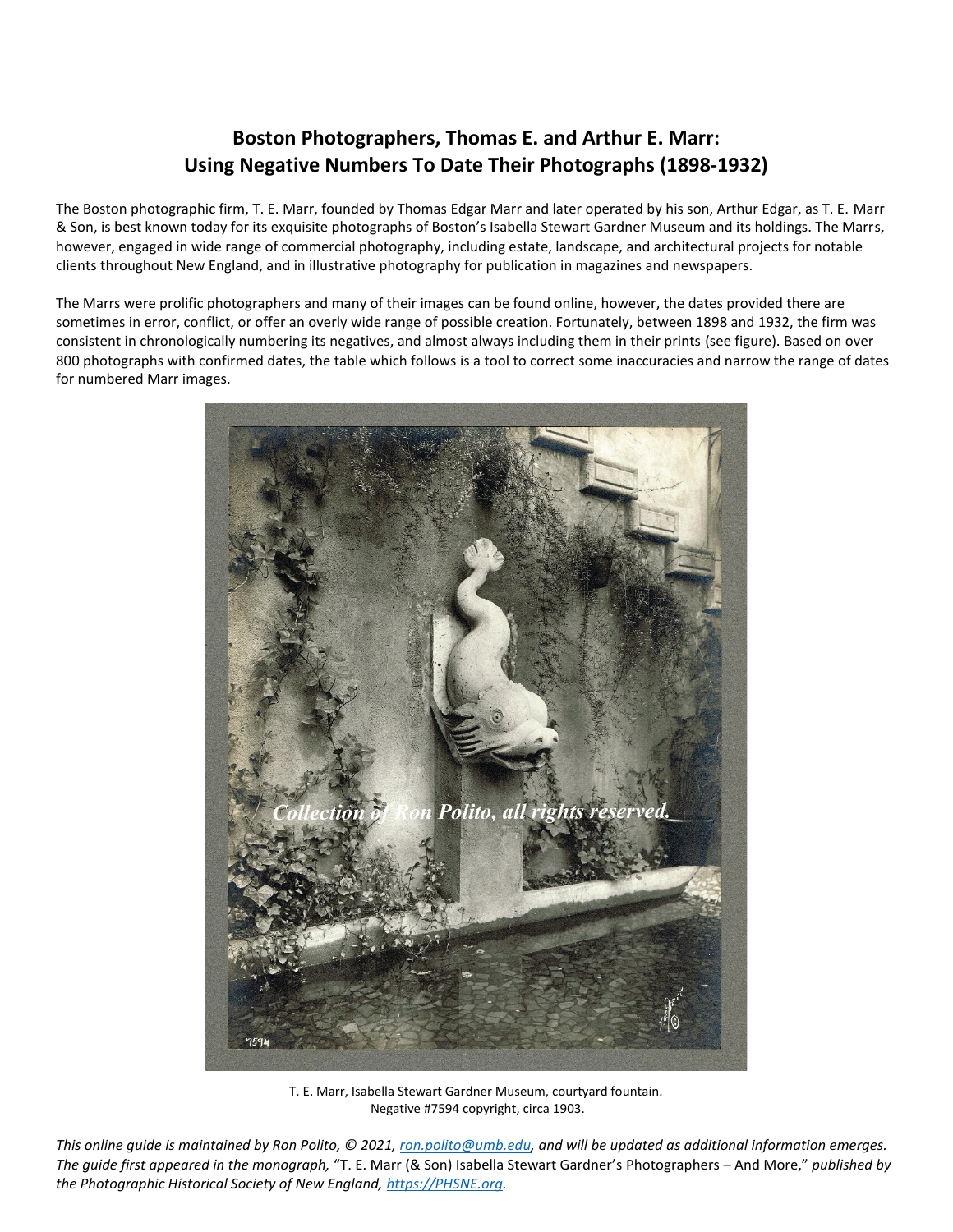## **Marr Negative Numbers & Dates (ver. 1.0)**

List of Marr negatives with confirmed dates of creation. For non-Gardner Museum items, the year is from a blind stamp, copyright, title, or text appearing on a print. Dates for the Gardner negatives are drawn from the museum's glass-plate inventory and three albums of prints, many with copyright dates. For example: line 1901 begins, "3383 : 4496," this in the range of identified negative numbers for 1901. There are fifteen non-Gardner examples, the lowest number was 3383, the highest 4496, with thirteen in between. Dates in the "Non-Gardner, Specific Dates" column indicate precisely dated negatives. In the Gardner Museum section, there is one Gardner negative within the range for 1901, #4474.

| Year                       | <b>All Negatives</b>     | <b>Non-Gardner</b>       |                         |                                                                                                                                        | <b>Gardner Museum</b>      |                         |
|----------------------------|--------------------------|--------------------------|-------------------------|----------------------------------------------------------------------------------------------------------------------------------------|----------------------------|-------------------------|
|                            | <b>Lowest to Highest</b> | <b>Lowest to Highest</b> | Count of                | <b>Negatives with</b>                                                                                                                  | <b>Lowest to Highest</b>   | Count of                |
|                            | Identified               | <b>Identified</b>        | <b>Negatives</b>        | <b>Specific Monthly Dates</b>                                                                                                          | Identified                 | <b>Negatives</b>        |
| 1898                       | 1071                     | 1071                     | $\mathbf{1}$            | 1071 (2/1/1898)                                                                                                                        | —                          |                         |
| 1899 1                     | 717:717a                 | 717:717a                 | $\mathbf{1}$            | 717 & 717a (4/18/1899)                                                                                                                 |                            |                         |
| 1900                       | 2036:3078                | 2155:3078                | 8                       |                                                                                                                                        | 2036:2070 <sup>2</sup>     | 17                      |
| 1901                       | 3383:4496                | 3383:4496                | 15                      | 4496 (11/27/1901)                                                                                                                      | 4474 <sup>3</sup>          | 1                       |
| 1902                       | 4732:6057                | 4732:6057                | 8                       | 5189 (2/24/1902)<br>5664 (5/26/1902)<br>5711, 5712 & 6057 (6/1902)                                                                     | 5384:5404                  | 15                      |
| 1903                       | 7412:9011                | 7820:8054                | 8                       | 8048 & 8054 (6/17/1903)                                                                                                                | 7412:9011                  | 61                      |
| 1904                       | 9087:10772               | 9227 : 10772             | 3                       | 9227 (2/1904)<br>9973 (6/17/1904)                                                                                                      | 9087:9406                  | 15                      |
| 1905                       | 10944:11482              | 10944:11482              | 16                      | 11064 & 11066 (5/1905)<br>11342 (6/1905)                                                                                               | $\overline{\phantom{0}}$   |                         |
| 1906                       | 12657:13410              | 12657                    | $\mathbf{1}$            |                                                                                                                                        | 12665:13410                | 16                      |
| 1907                       | 13521:14450              | 13521:13973              | 3                       | 13970 & 13973 (6/28/1907)                                                                                                              | 13637: 14450               | 4                       |
| 1908                       | 14466:15904              | 14570:15904              | 21                      | 14638 (5/1908)<br>14694, 14700 & 14701 (6/1908)<br>14717, 14723, 14735, 14749,<br>14750, 14753 & 14761 (6/6/1908)<br>15094 (8/19/1908) | 14466: 14479               | 8                       |
| 1909 4                     | 16045:16354              | 16267                    | $\mathbf{1}$            |                                                                                                                                        | 16045:16354 <sup>5</sup>   | 9                       |
| 1910                       | 16535:17131              | 16718:17131              | 6                       | 16718 & 16728 (6/1910)<br>17131 (10/6/1910)                                                                                            | 16535:16548                | 8                       |
| 1911                       | 17324:17794              | 17410: 17470             | 3                       | 17460 & 17470 (6/1911)                                                                                                                 | 17324: 17794               | 3                       |
| 1912                       | 17865: 17920             |                          |                         |                                                                                                                                        | 17865: 17920               | 4                       |
| 1913                       | 18807:18810              | 18807:18810              | 4                       |                                                                                                                                        |                            |                         |
| 1914                       | 19304: 19544             | $\qquad \qquad -$        |                         |                                                                                                                                        | 19304: 19544               | 11                      |
| 1915                       | 19888:20068              |                          |                         |                                                                                                                                        | 19888:20068                | 46                      |
| 1916                       | 20382:20737              | 20728                    | $\mathbf{1}$            | 20728 (10/27/1916)                                                                                                                     | 20382:20737                | 14                      |
| 1917                       | 20881:21409              |                          |                         |                                                                                                                                        | 20881:21409                | 10                      |
| 1918                       | 21443:21456              |                          |                         |                                                                                                                                        | 21443:21456                | 13                      |
| 1919                       | 21970:22194              | 22031                    | $\mathbf{1}$            | 22031 (5/23/1919)                                                                                                                      | 21970: 22194               | 5                       |
| 1920                       | 22275:22641              | 22275:22379              | $\overline{2}$          | 22275 (5/5/1920)                                                                                                                       | 22373:22641                | $\overline{\mathbf{2}}$ |
| 1921                       | 22662:22888              | $\qquad \qquad -$        |                         |                                                                                                                                        | 22662:22888                | 10                      |
| 1922                       | 22924:23131              | 23089                    | 1                       | 23089 (11/6/1922)                                                                                                                      | 22924:23131                | 6                       |
| 1923                       |                          | $\qquad \qquad -$        |                         |                                                                                                                                        |                            |                         |
| 1925                       | 23890:24126              | $\qquad \qquad -$        |                         |                                                                                                                                        | 23890:24126                | 21                      |
| 1926                       | 24191:24525              |                          | $\overline{\mathbf{4}}$ | 24762 (10/28/1927)                                                                                                                     | 24191:24525                | 187                     |
| 1927                       | 24528:24823              | 24762:24768              |                         | 24767 & 24768 (10/31/1927)                                                                                                             | 24528:24823                | 128                     |
| 1928                       | 24824:25304              | 24873                    | $\mathbf{1}$            |                                                                                                                                        | 24824:25304                | 64                      |
| 1929                       |                          | $\qquad \qquad -$        |                         |                                                                                                                                        |                            |                         |
| 1930                       | 25648:25713              | $\qquad \qquad -$        |                         |                                                                                                                                        | 25648:25713                | 13                      |
| 1931 <sup>6</sup>          |                          |                          |                         |                                                                                                                                        |                            |                         |
| 1932                       | 25843                    | 25843                    | $\mathbf{1}$            |                                                                                                                                        | $B505 : B519$ <sup>7</sup> | 15                      |
| Post-<br>1932 <sup>8</sup> | 26324:26429              | 26324:26429              |                         |                                                                                                                                        | —                          |                         |
| <b>Total</b>               |                          |                          | 110                     |                                                                                                                                        |                            | 706                     |